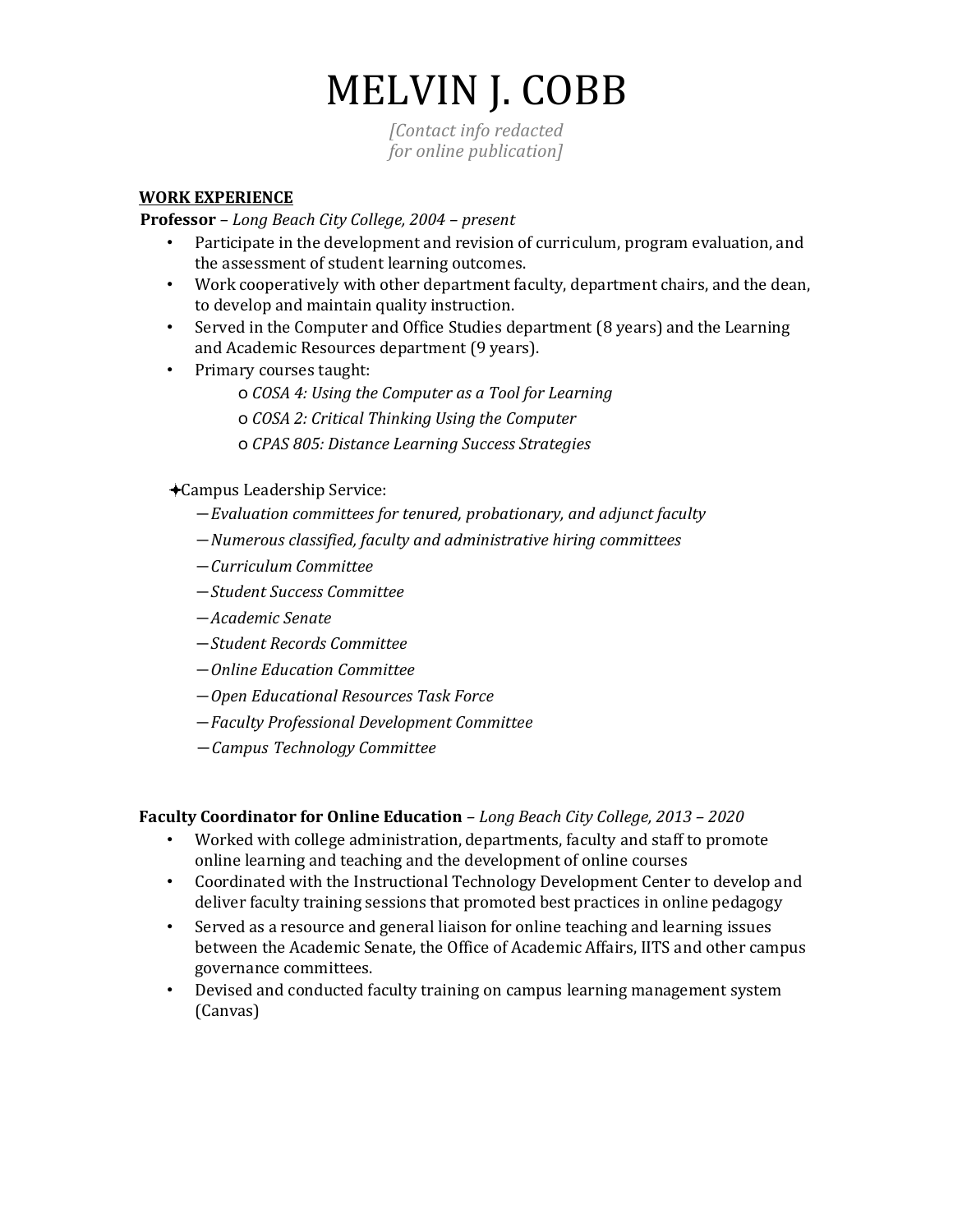## **Open Educational Resources (OER) Faculty Coordinator** *– Long Beach City College, 2017*

*– 2018*

- Developed and led college initiatives to assist faculty with locating and adapting OER and zero-cost degrees.
- Worked collaboratively with diverse groups including faculty, Department Heads, Curriculum Committee Chair, and School Deans to ensure that any selected OER materials meet the guidelines for textbooks/resources appropriate for academic rigor and articulation.
- Worked with Institutional Research to develop metrics and data collection to evaluate impact on student success, focusing on disaggregated data and disproportionate impact.
- Collaborate closely with Library faculty on all aspects of OER adoption and implementation.

## **Educational Technology Faculty** – *CSU Long Beach, 2001 – present*

- Instruct undergraduate, graduate student, pre-service and credentialed teachers, in the area of educational technology as it relates to K-12, adult education, higher education, counseling, library service, and school administration.
- Work with department faculty to develop undergraduate and graduate level curriculum
- Primary courses taught:

o *ETEC 110: Introduction to Using Computers* o *ETEC 444: Educational Technology* o *ETEC 523: Information and Digital Literacies*

## **Associate Faculty** – *Saddleback Community College,* 2011 – 2014

• Taught courses in Online Educator Program designed to train faculty to develop and teach quality online courses

## **Coordinator, California Virtual Campus** – *Rio Hondo Community College 2003 – 2005*

- Administrated Region II of the state funded California Virtual College project
- Maintained records and prepared reports for California Community College Chancellor's **Office**
- Negotiated contracts with course management and technology vendors
- $\triangleleft$  Managed CVC grant project budget
- Developed and coordinated faculty professional development for Region II community colleges
- Assisted colleges in region to develop and maintain distance education programs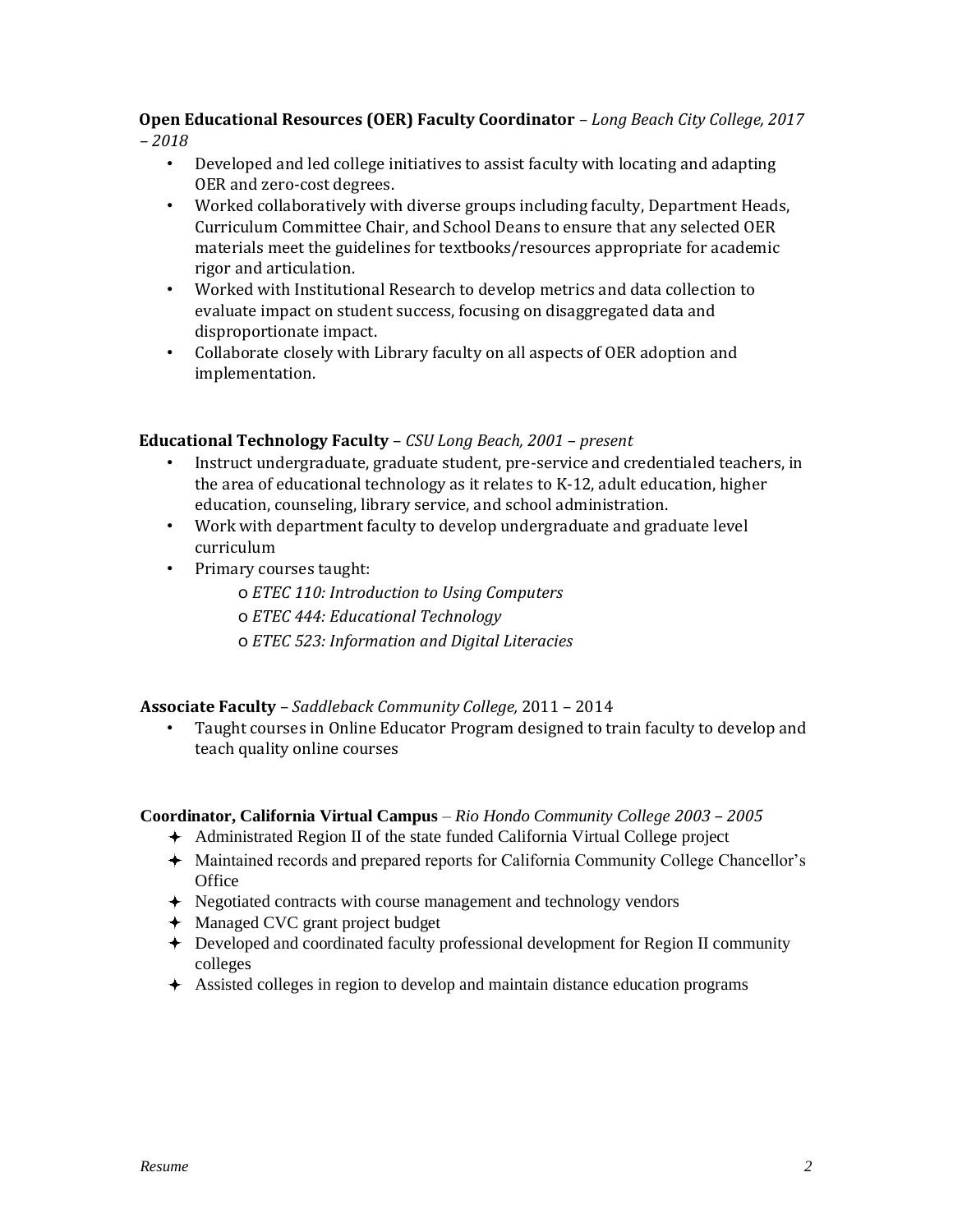#### **Director, Online Education** – *Rio Hondo Community College, 2003 – 2004*

- Developed policies, plans and procedures for college's online department
- $+$  Trained, supervised, and evaluated department staff
- Developed and administrated department budget
- Chaired related technology committees to develop and implement long and short-term plans for technology departments
- Devised and coordinated training workshops for faculty and staff
- Supervised technicians who administrated web and course hosting servers
- Performed staff and faculty training on technology related to online learning/teaching

## **Instructional Technology Coordinator** – *USC Law Library, 2000 – 2003*

- Managed multimedia classrooms and related instructional technology equipment
- $\triangleq$  Oversaw the equipment and maintenance budget for the multimedia classrooms, computer labs, and distance learning services.
- $\triangleq$  Trained staff and faculty on the use of computer hardware and office applications
- Coordinated Law School distance education program
- $\div$  Served on university committees

## **Adjunct Professor** – *National University, 2000 – 2007*

- Primary courses taught:
	- o *EDT 604 The Effect of Technology on Teaching Methodology*
	- o *EDT 606 Instructional Systems Design*
	- o *EDT 610 Technology-Supported Global Learning*

## **Educational Technology Trainer** – *EDmin.com, 1999 – 2000*

- $\div$  Served as project manager, planning, coordinating and conducted training sessions for k-12 district administrators, classified staff and teachers on the implementation of Internet based applications into district technology infrastructures
- Developed documentation, procedures and training curriculum for online educational applications

## **Adult Basic Ed Instructor** - *Paramount U.S.D. Adult Education School*.

Primary duties:

- Taught adult basic education, GED test preparation and high school diploma course.
- Assist in the development and implementation of ABE, High School Diploma, and G.E.D. curriculum.